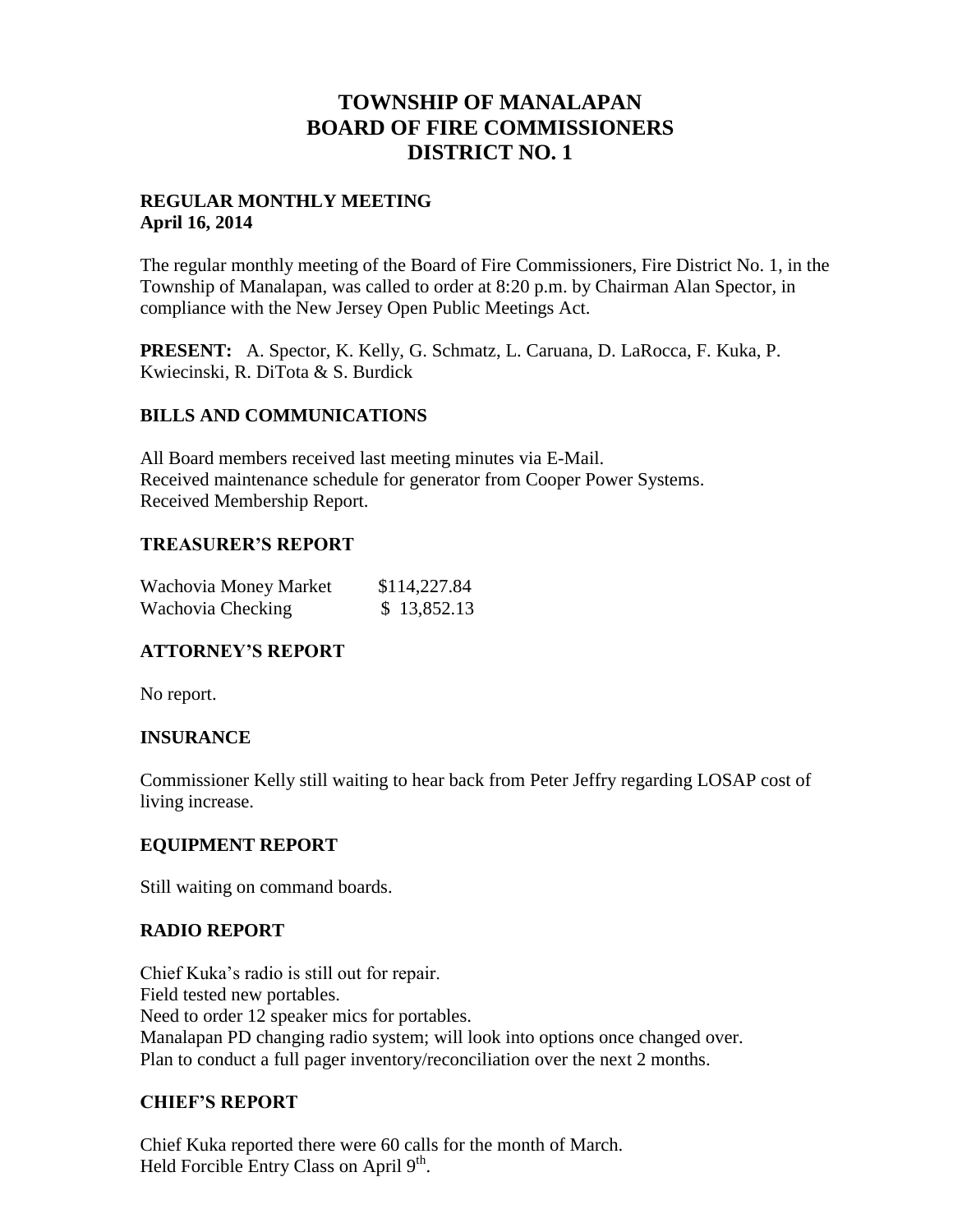Holding a roof and ladder ops at South Old Bridge on April 16<sup>th</sup>.

## **TRUCK REPORT**

26-1-80 – Still waiting for Fire & Safety to look at the light tower that will not go up. 26-1-77 – Commissioner Spector to order new tires.

#### **ASSOCIATION REPORT**

Steve Burdick is still waiting to hear back regarding the key pad for the back building.

#### **TRUSTEES' REPORT**

No report.

#### **OLD BUSINESS**

See attached.

#### **NEW BUSINESS**

Commissioner Schmatz made a motion to pay all vouchers; this was seconded by Commissioner Caruana. All voted aye.

Commissioner Schmatz made a motion not to exceed \$1,000 to purchase a GPS unit; this was seconded by Commissioner LaRocca. All voted aye.

Chief Kuka received a quote to have the trucks detailed before Memorial Day. Commissioner Spector will obtain a second quote.

Contract was signed for new auditing firm.

Meeting opened to the public at 9:05 P.M.

A motion was made by Commissioner Spector to adjourn; it was seconded by Commissioner LaRocca and all voted aye.

Meeting adjourned at 9:07 P.M.

 Respectfully submitted, Kenneth Kelly, Clerk